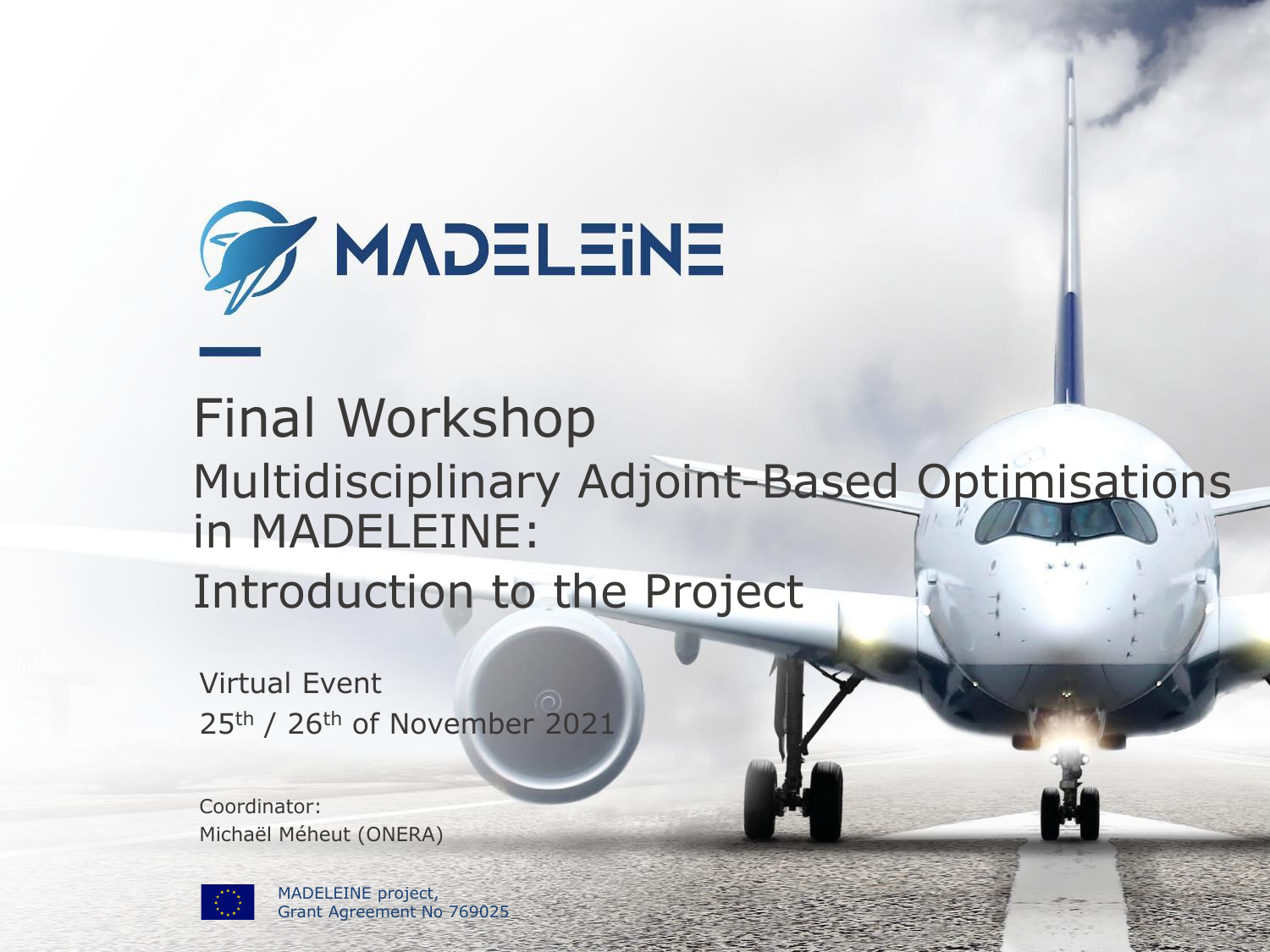## Consortium MADELEINE



| <b>MADELEINE</b>                     | <b>Multidisciplinary ADjoint-based Enablers for LargE-scale</b><br><b>Industrial desigN in aEronautics</b>                                                                                                                        |
|--------------------------------------|-----------------------------------------------------------------------------------------------------------------------------------------------------------------------------------------------------------------------------------|
| Call H2020-Transport 2017-<br>MG 1.3 | Industrial competitiveness                                                                                                                                                                                                        |
| Coordinator                          | ONERA<br>THE FRENCH AEROSPACE LAB                                                                                                                                                                                                 |
| 15 partners                          | AIRBUS <b>R</b> Rolls-Royce <b>A</b> DASSAULT <b>COM</b> OPTIMAD <b>PAR</b><br>(nlr)<br>up,<br>The<br>University<br><b>Southampton</b><br><b>Article State</b> Università di Cagliari<br><b>REXUPÉRY</b><br>Sheffield<br>atinghen |
| Duration                             | 42 months (June 2018 - November 2021)                                                                                                                                                                                             |
| EU funding                           | 5.8 M $\epsilon$                                                                                                                                                                                                                  |

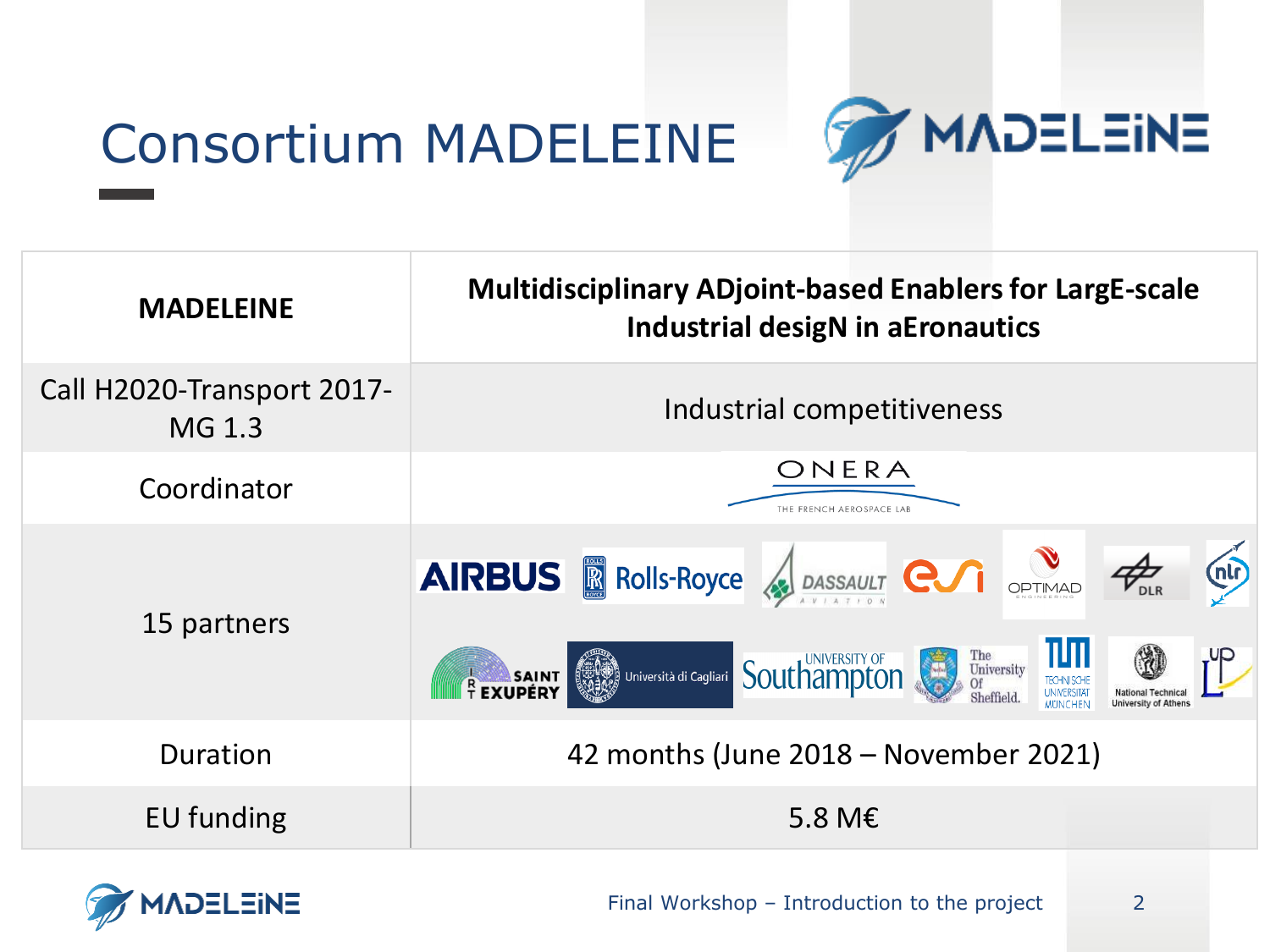### Current use of MDO in industry



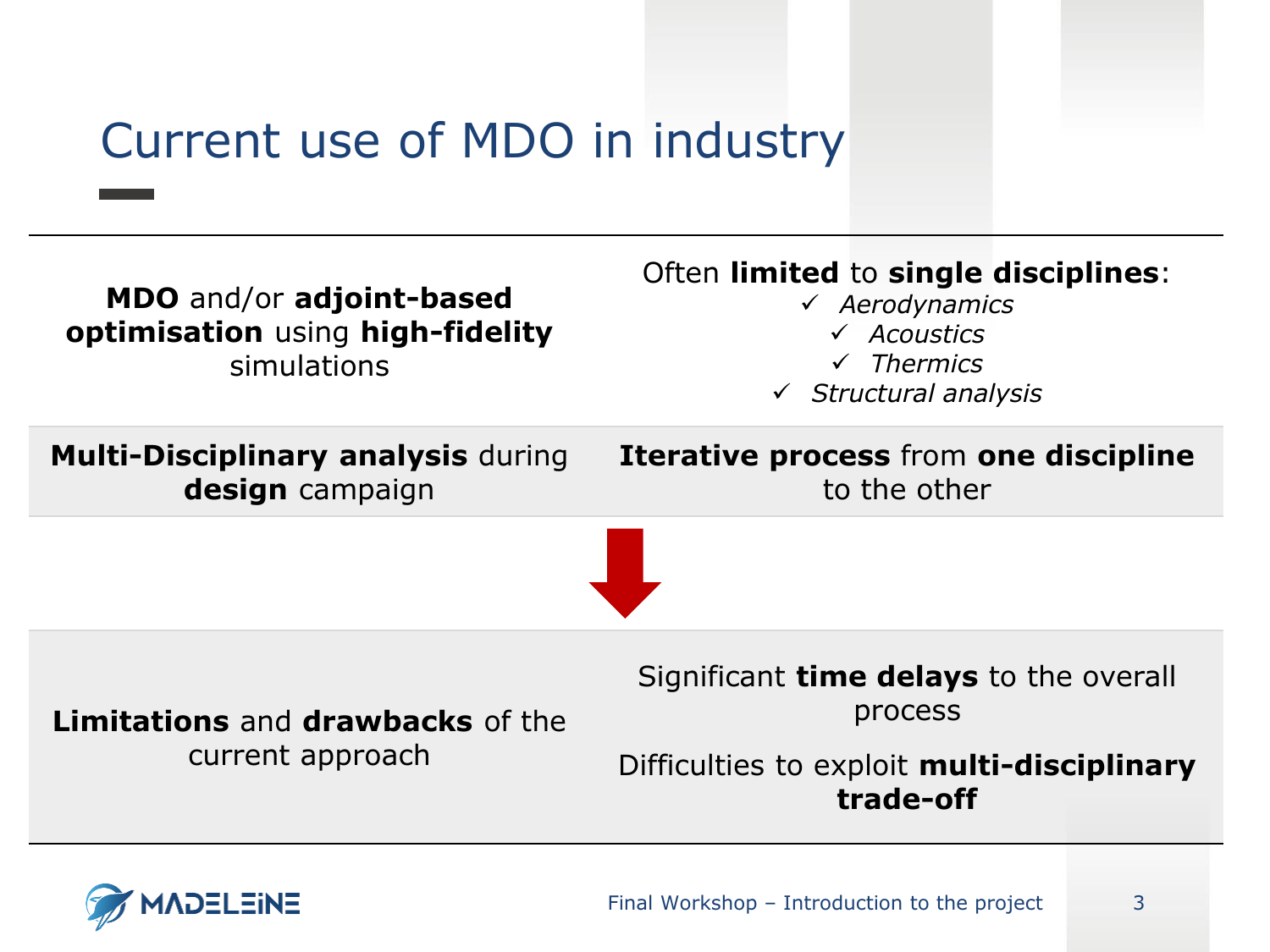### Overall objectives of MADELEINE

**Meet short, medium and long-terms industrial objectives**

**Address the industrial needs to produce competitive design**

- ✓ **Competitiveness** By *reducing development time* and *costs* (incl. *manufacturing*)
- ✓ **Environment** By *designing more efficient configurations* with better *multidisciplinary compromises*
- ✓ Extend the scope of **MDO** to include *HiFi* **simulations** (*CFD, CSM, CAA, CHT)*
- ✓ Fully **exploit** the **adjoint capability** to solve design problems with **hundreds or thousands** of design parameters
- ✓ Increase the **reliability** of the **adjoint** solvers
- ✓ Extend MDO to efficiently include **manufacturing criteria**

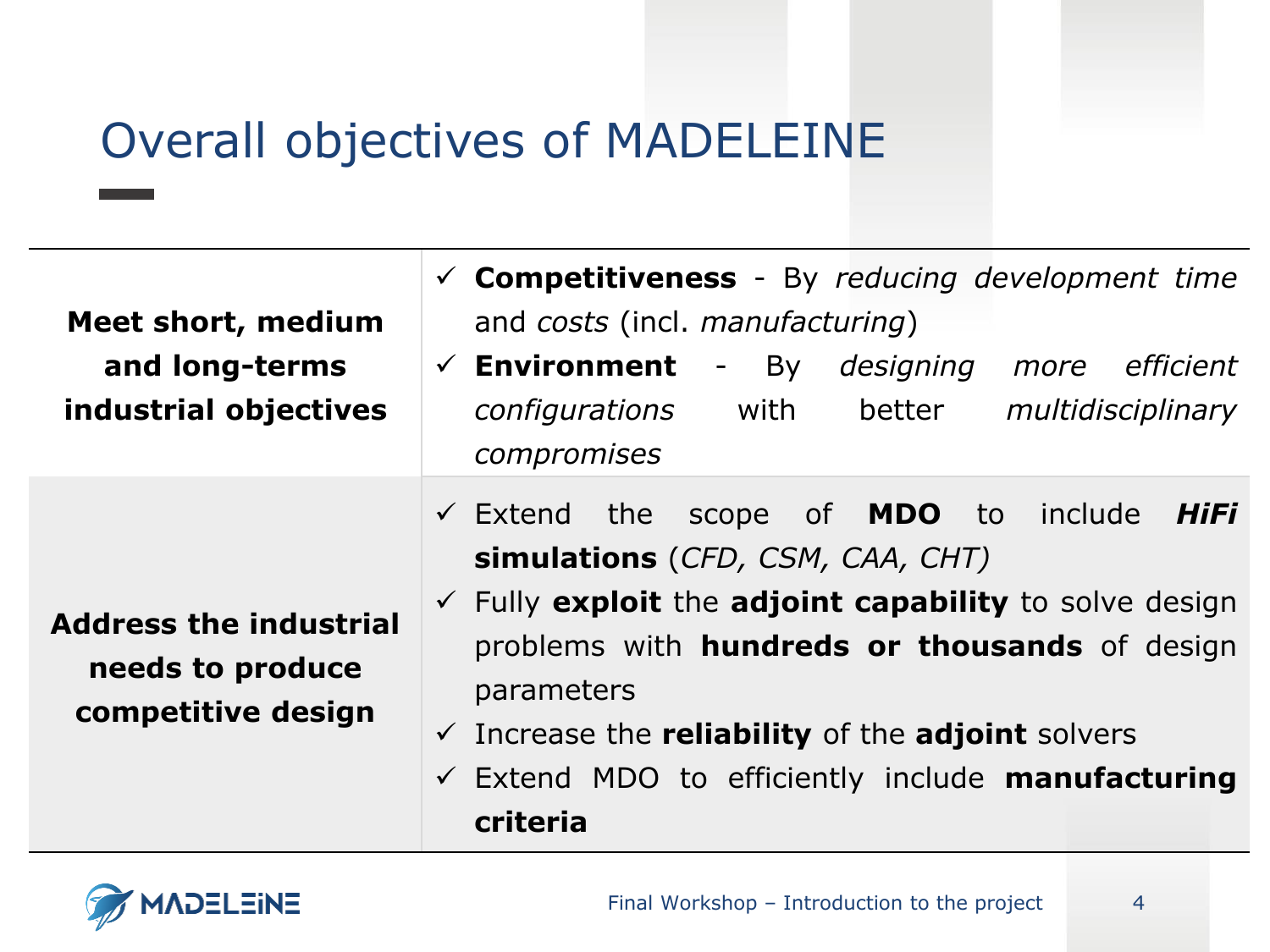### Overall objectives of MADELEINE

#### Demonstrate the **benefits of adjoint-based MDO**



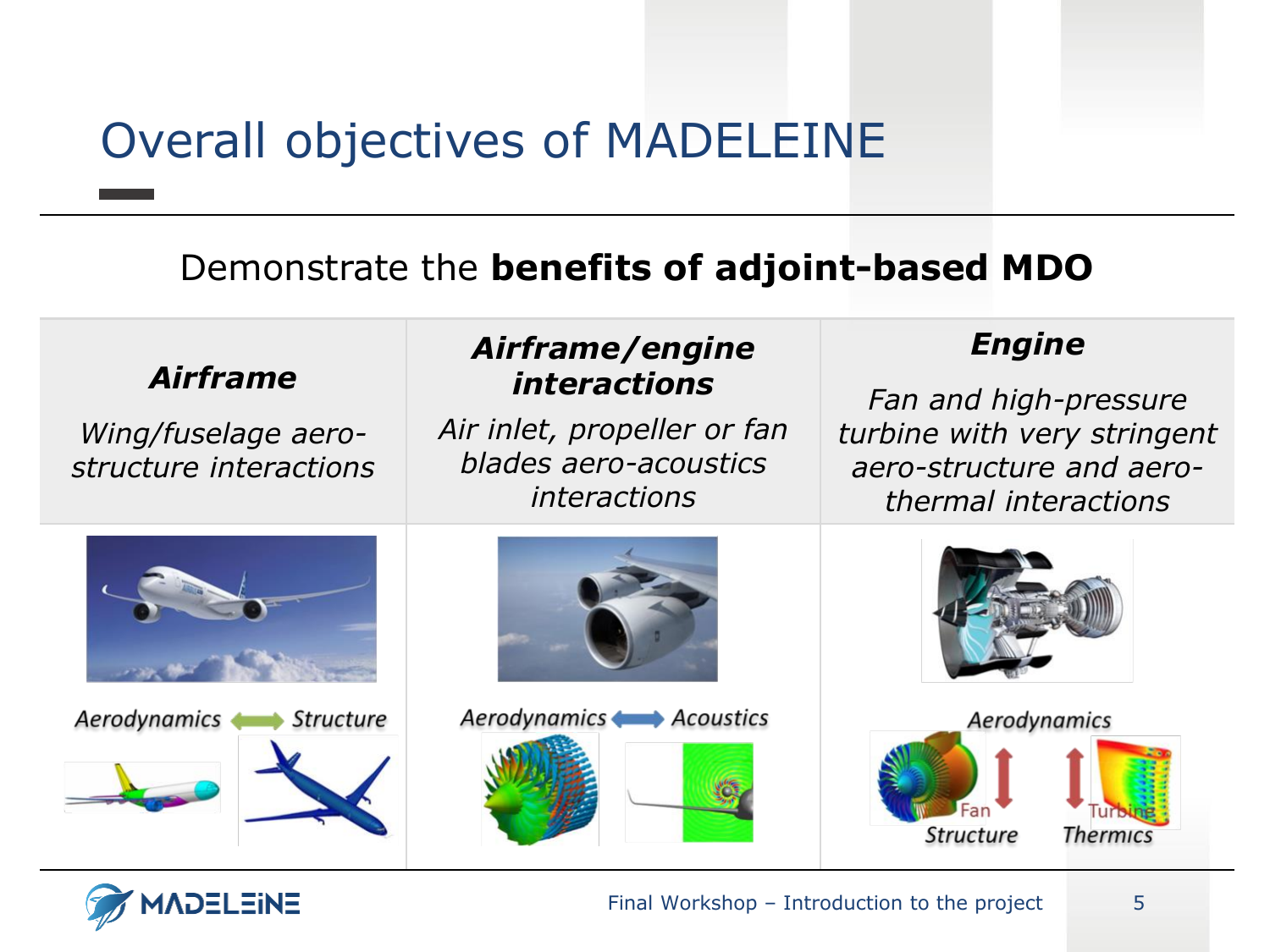### Success Criteria (SC) to measure the impact

#### **3 main pillars : CAPABILITY, EFFICIENCY, USABILITY**

**ADELEINE** 

### **CAPABILITY**

|                 | Adjoint of multi-physics equations and solvers                                                                                                                                                                           |
|-----------------|--------------------------------------------------------------------------------------------------------------------------------------------------------------------------------------------------------------------------|
| SC <sub>1</sub> | Multi-physics adjoint sensitivities verified (maximum relative error of 5% in the<br>norm of the gradient)                                                                                                               |
| SC <sub>2</sub> | Manufacturability oriented design to faster integrate new materials or new<br>manufacturing processes ( $UQ$ and manufacturing process modelling)<br>Impact of manufacturing criterion in the MDO process on performance |
| SC <sub>3</sub> | <b>Efficient exploration of large design space</b><br>Removal of constraints on design space exploration (topology optimisation<br>and/or by using mesh deformation schemes allowing large deformations)                 |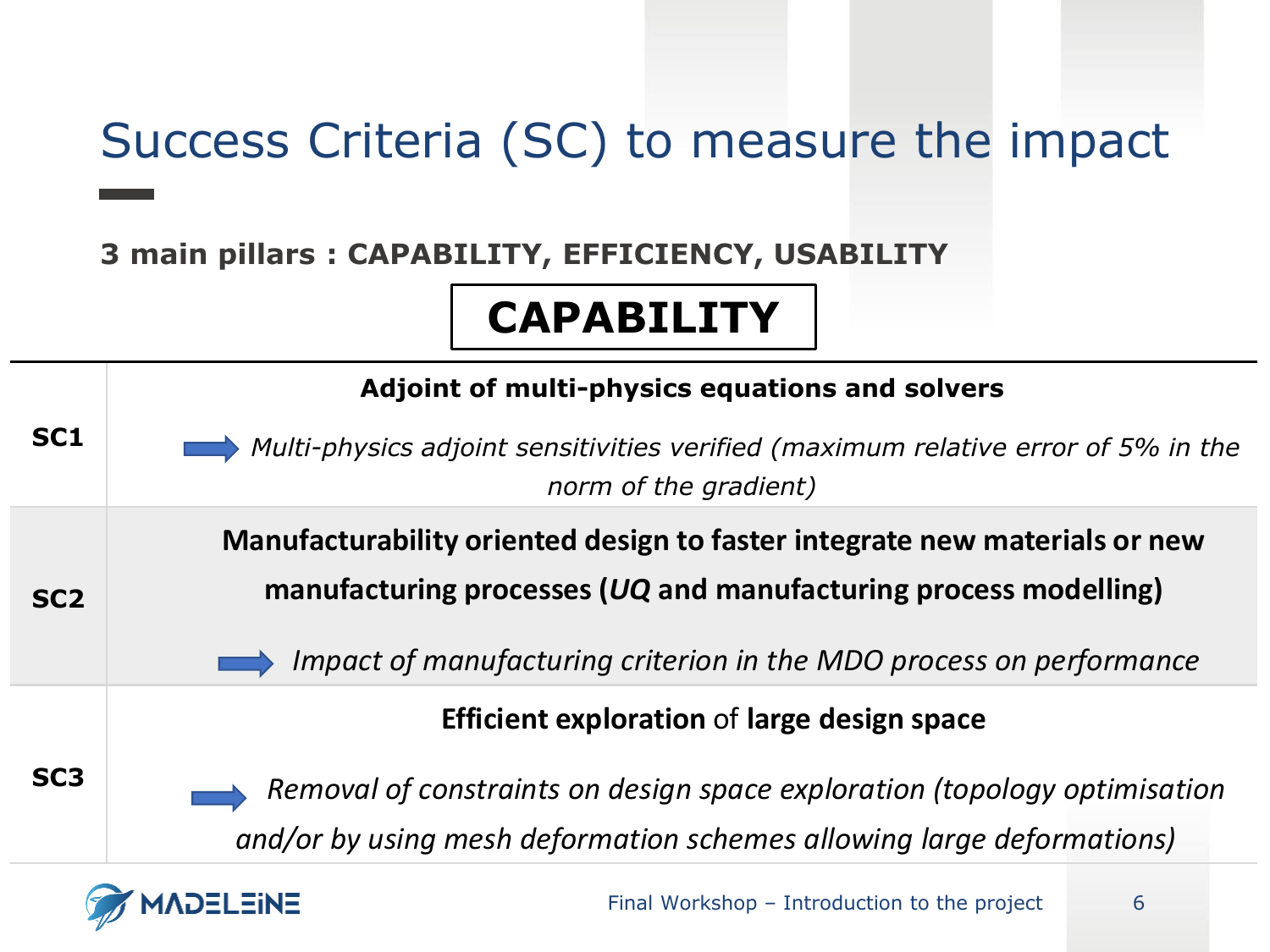### Success Criteria (SC) to measure the impact

**3 main pillars : CAPABILITY, EFFICIENCY, USABILITY**

### **EFFICIENCY**

|                 | Fast and robust adjoint-based MDO capability for large industrial test cases |
|-----------------|------------------------------------------------------------------------------|
| SC <sub>4</sub> | MDO adjoint solvers as robust and fast as direct disciplinary solvers on     |
|                 | heterogeneous HPC systems, mesh morphing less than 10% of primal solver in   |
|                 | terms of computational time.                                                 |
|                 | Industry-compatible development time                                         |
| SC <sub>5</sub> |                                                                              |
|                 | <b>Reduction of MDO development time</b> for industrial deployment           |
|                 | by a factor of 10.                                                           |

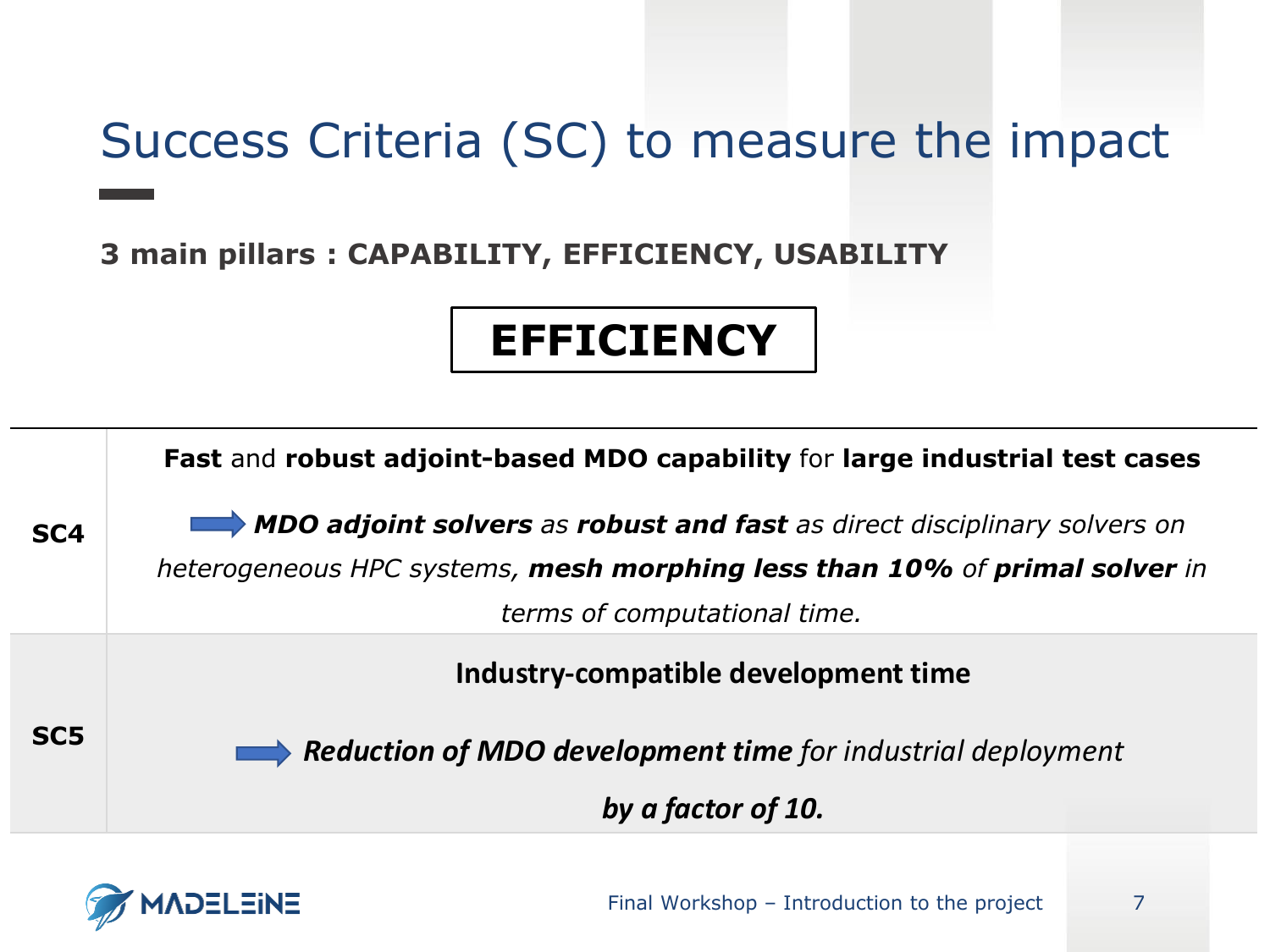### Success Criteria (SC) to measure the impact

#### **3 main pillars : CAPABILITY, EFFICIENCY, USABILITY**

### **USABILITY**



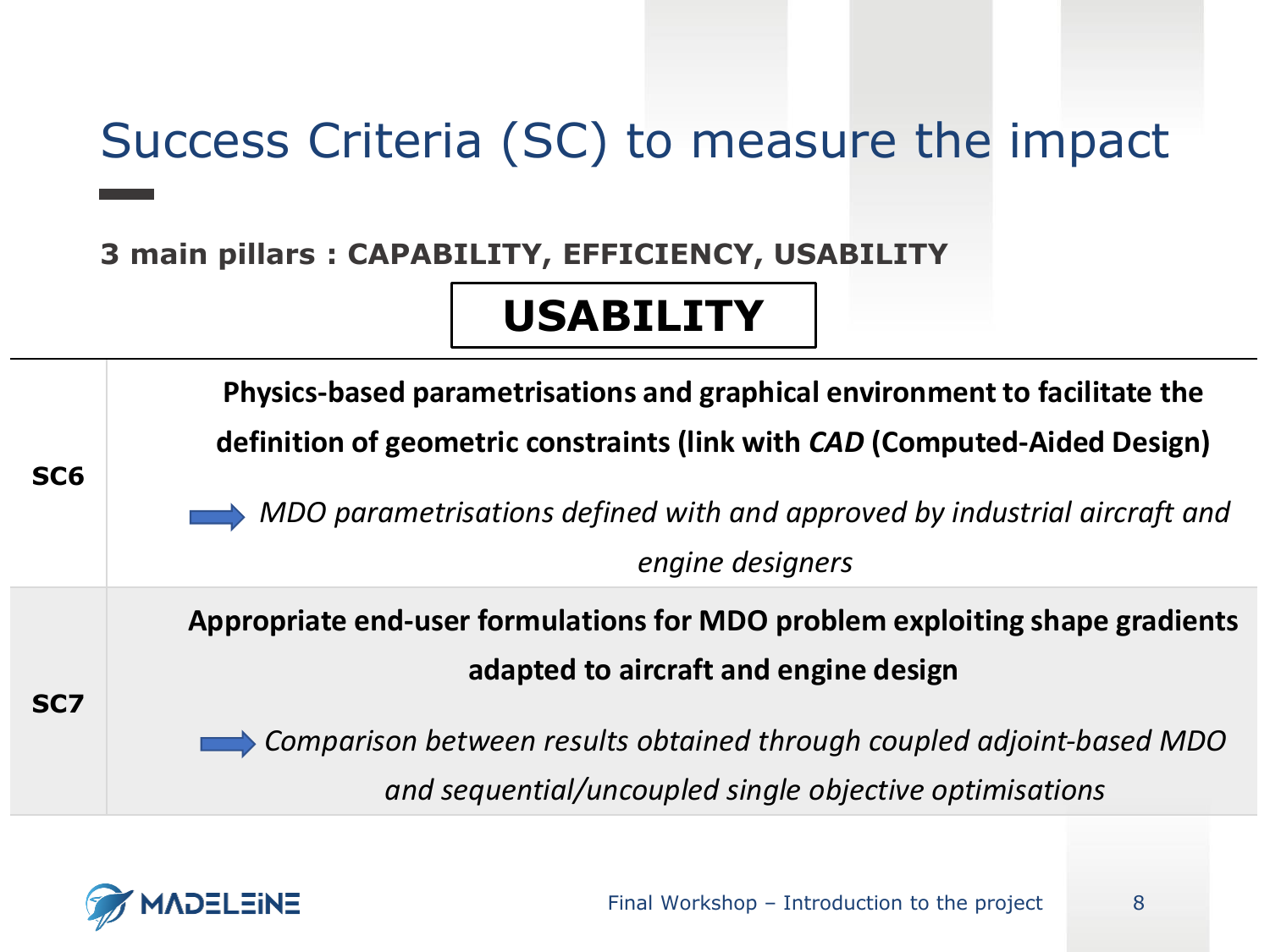### Concept of MADELEINE

#### **Focus on synergies between enablers and demonstrators**

*Enablers*: methods and tools required to apply adjoint based MDO processes *Demonstrators*: test cases representative of multi-physics industrial design problems

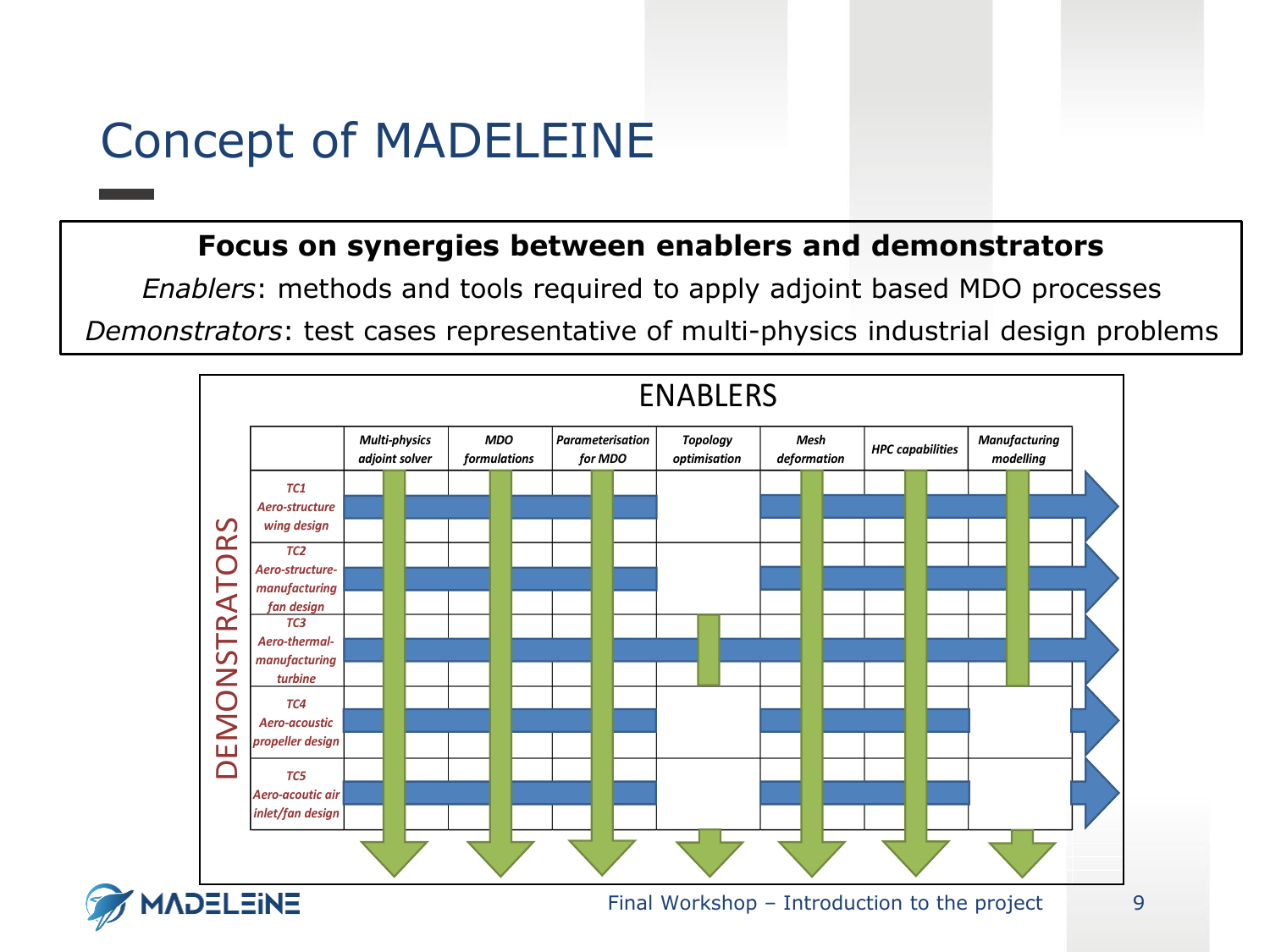### Aero-structure aircraft wing design

| <b>Challenge</b>      | Perform aero-structure flexible wing optimisations of<br>modern transport aircraft in a real industrial context                                                                          |
|-----------------------|------------------------------------------------------------------------------------------------------------------------------------------------------------------------------------------|
| <b>Strategy</b>       | Apply of <b>aerodynamic, aero-elastic and aero-structure</b><br><b>adjoint solvers</b> to measure the impact of multiphysics<br>phenomena on the performance of optimised configurations |
|                       | A large passenger aircraft configuration (Airbus)<br>Partners: Airbus, ONERA, DLR, IRT                                                                                                   |
| <b>Configurations</b> | A <b>business jet</b> configuration (Dassault)<br>Partners: Dassault, ESI, National Technical<br>University of Athens                                                                    |

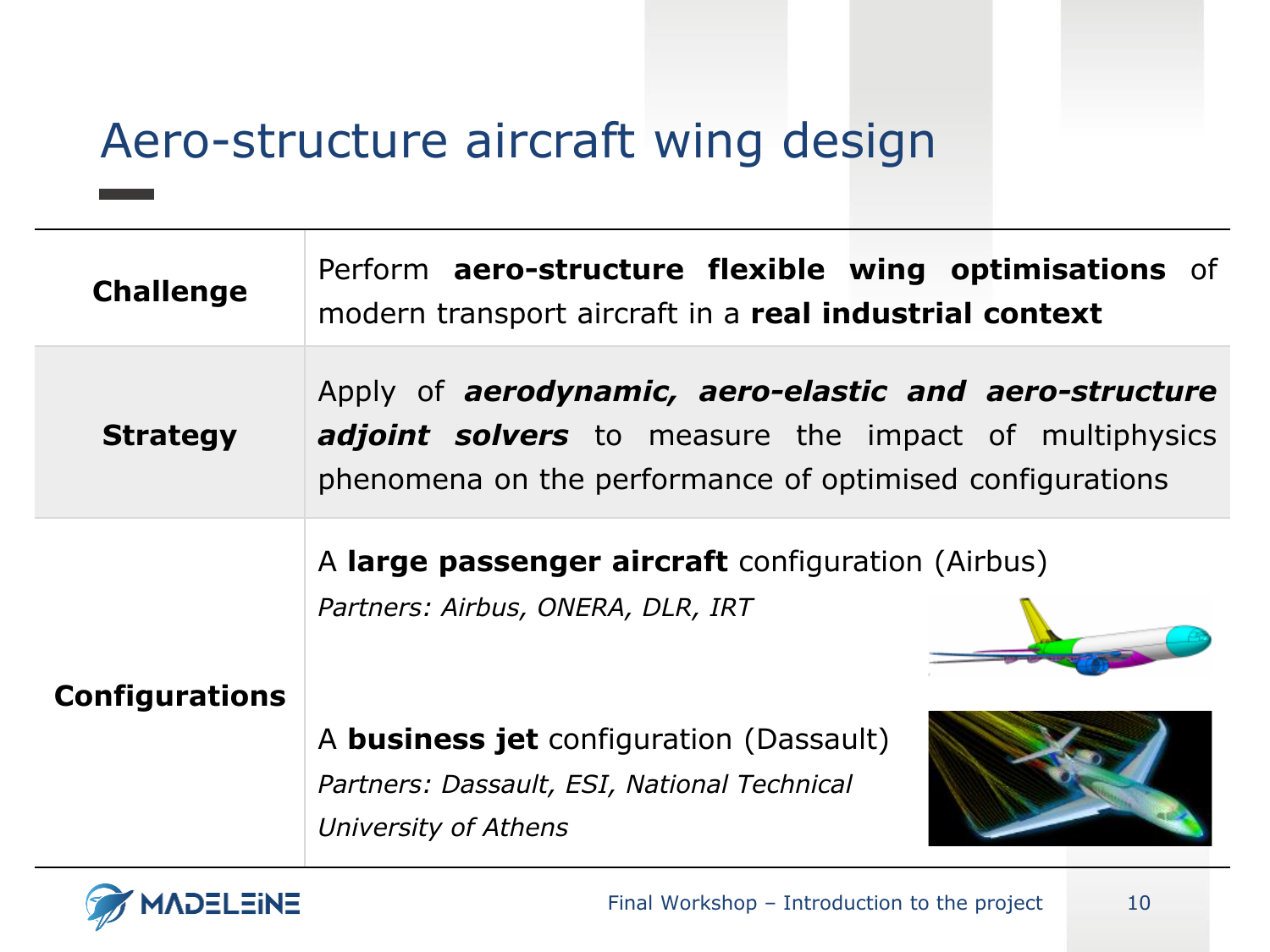### Aero-structure-manufacturing fan blade design

| <b>Challenge</b>      | Perform aero-structure-manufacturing fan blade<br><b>optimisations</b> of a Ultra-High-By-pass-Ratio modern engine                                                                                                          |
|-----------------------|-----------------------------------------------------------------------------------------------------------------------------------------------------------------------------------------------------------------------------|
| <b>Strategy</b>       | Progressively include <b>manufacturing aspects</b> on the MDO<br>process to avoid <b>accumulation of deviations</b> that can cause<br>the blades to <b>deviate from the design intent</b> in terms of<br>optimal efficiency |
| <b>Configurations</b> | 3 levels of complexity from generic configuration<br>(NASA rotor 37) to complex industrial geometry<br>(confidential Rolls-Royce)                                                                                           |
|                       | All configurations are representative of modern aircraft<br><b>engine</b> (Low-Pressure Fan)                                                                                                                                |
|                       | Partners: Rolls-Royce, University of Sheffield, University of Cagliary                                                                                                                                                      |

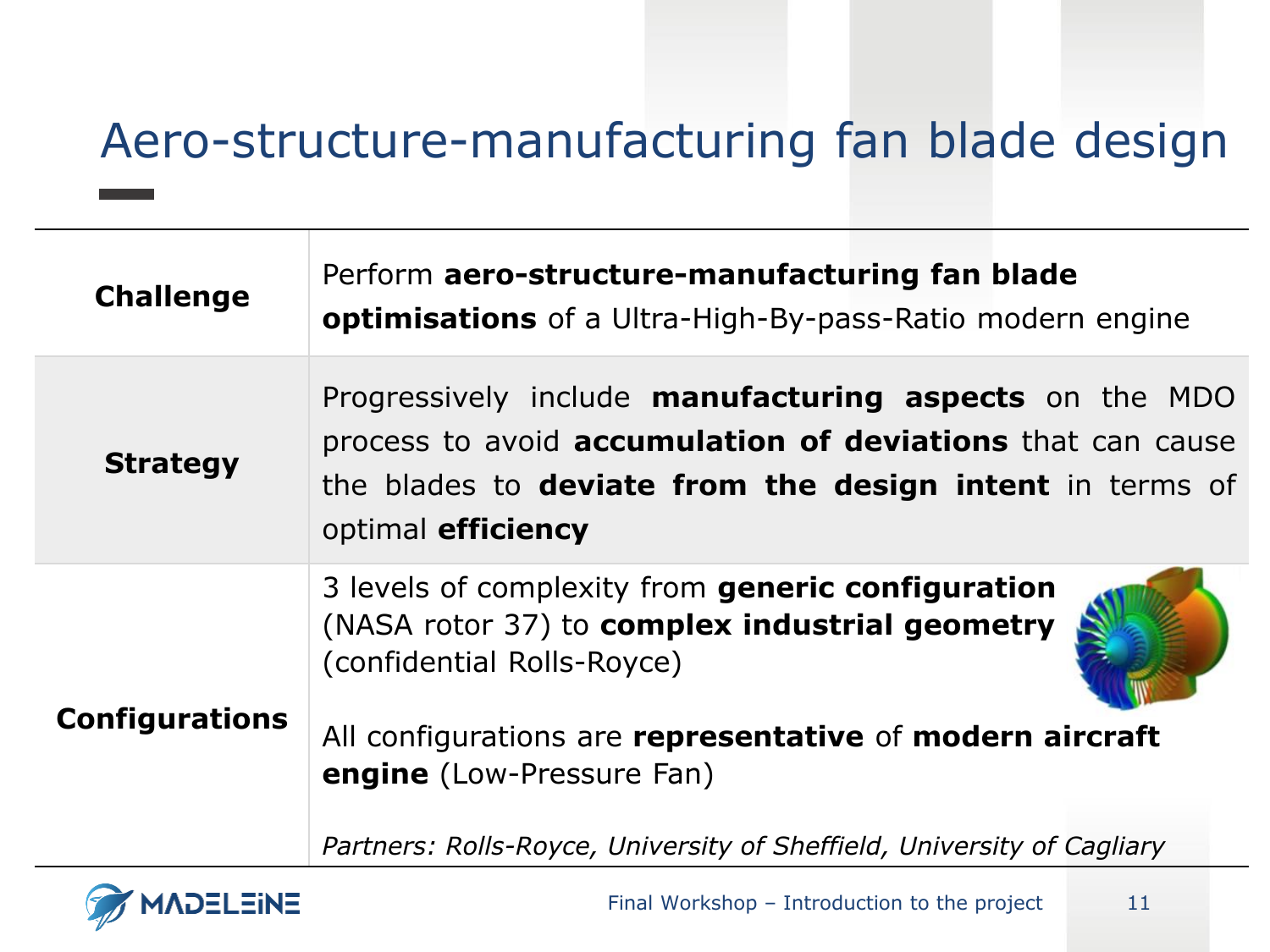### Aero-thermal-manufacturing turbine blade design

| <b>Challenge</b>      | blade<br>Perform aero-thermal-manufacturing turbine<br>optimisations of a Ultra-High-By-pass-Ratio modern engine                                                            |
|-----------------------|-----------------------------------------------------------------------------------------------------------------------------------------------------------------------------|
|                       | Use <b>topology optimisation</b> methods for the definition of<br>cooling passages                                                                                          |
| <b>Strategy</b>       | Integrate of <b>specific manufacturing</b><br><b>process</b><br>or.<br><b>uncertainties</b> in the MDO loop to design configuration <b>robust</b><br>to geometry deviations |
|                       | 3 levels of complexity from generic configuration<br>(MT1) to <b>complex industrial geometry</b><br>(confidential Rolls-Royce)                                              |
| <b>Configurations</b> | All configurations are representative of modern aircratt<br><b>engine</b> (High-Pressure Turbine)                                                                           |
|                       | Partners: Rolls-Royce, University of Sheffield, University of Cagliari, ESI,<br><b>OPTIMAD, National Technical University of Athens</b>                                     |

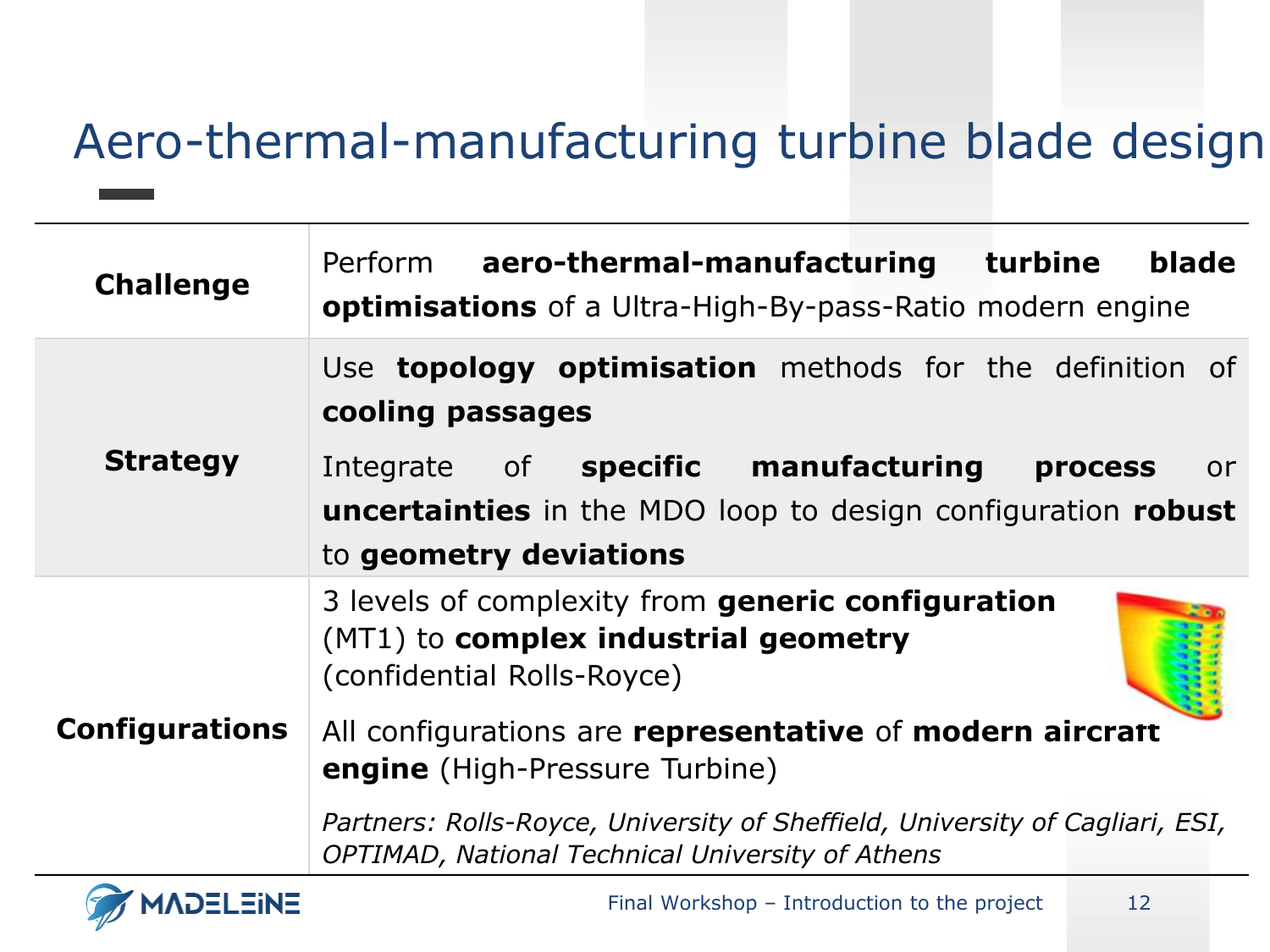### Aero-acoustic isolated propeller blade design

| <b>Challenge</b> | Perform aero-acoustic propeller blade optimisations of<br>modern turbo-propulsor engine                                                                                                                                                        |
|------------------|------------------------------------------------------------------------------------------------------------------------------------------------------------------------------------------------------------------------------------------------|
| <b>Strategy</b>  | Use vertex morphing approach to open the design space<br>Apply steady and unsteady aero-acoustic adjoint solvers<br>to minimise the <b>acoustic noise</b> while considering strong<br><b>aerodynamic constraints</b> (in terms of performance) |
| Configuration    | Generic design complying with the<br>requirements of an electrical or hybrid<br><b>CTOL/VTOL concept</b> using light propellers<br>(ONERA)<br>Partners: ONERA, NLR, Technical University of Munich                                             |

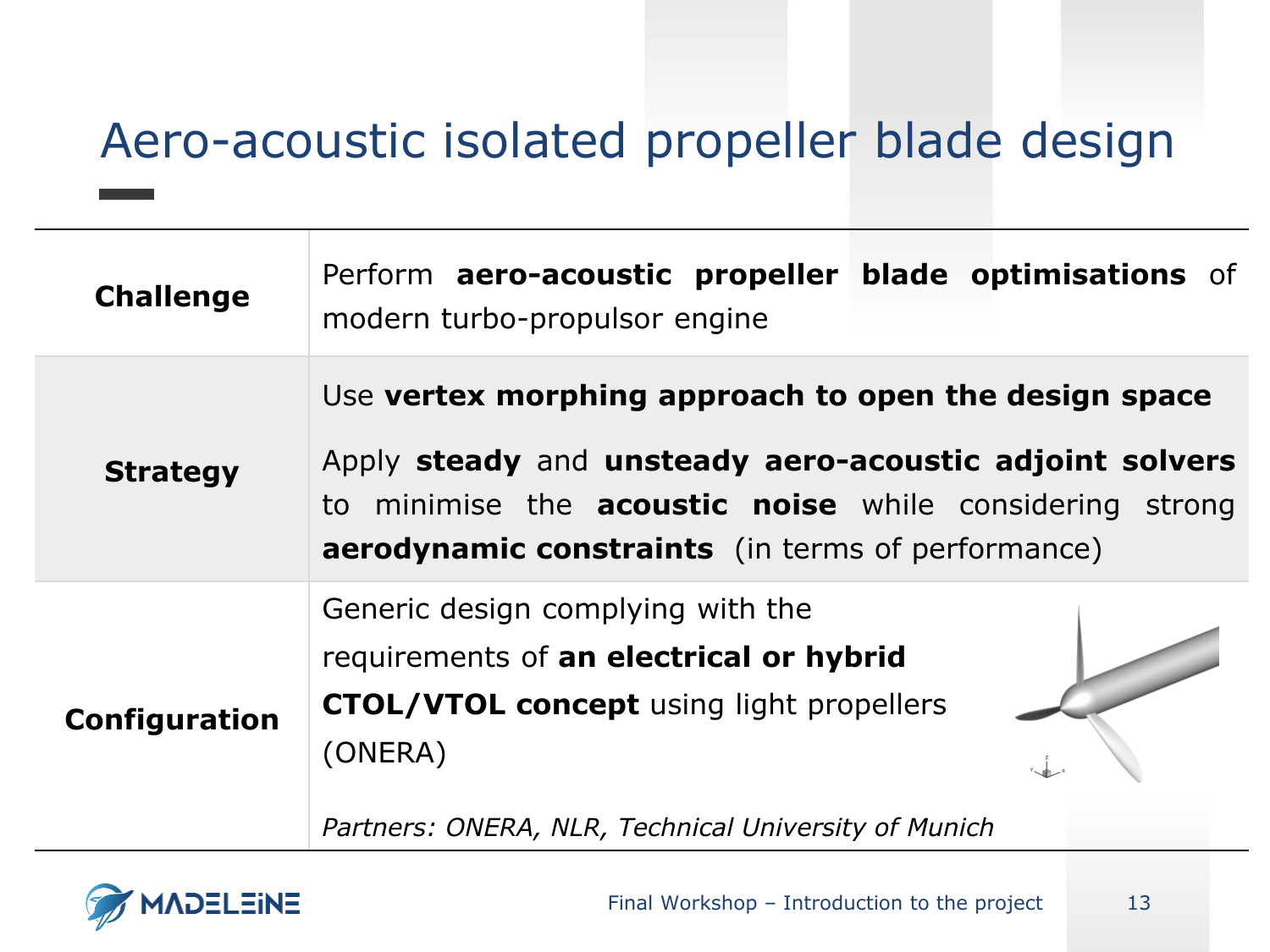### Aero-acoustic air inlet and fan blade design

| <b>Challenge</b> | Perform simultaneously aero-acoustic air inlet and fan blade<br><b>optimisations</b> of a Ultra-High-By-pass-Ratio modern engine |
|------------------|----------------------------------------------------------------------------------------------------------------------------------|
| <b>Strategy</b>  | Optimise the air inlet (including <b>acoustic liners</b> ) and the fan<br>blade in parallel with a specific coupling interface   |
|                  | Apply steady and unsteady aero-acoustic adjoint solvers to<br>improve both aerodynamic and acoustic performance                  |
| Configuration    | <b>Generic air intake adapted to the VITAL</b><br><b>fan blade</b> geometry                                                      |
|                  | Partners: Rolls-Royce, University of Southampton, National Technical<br>University of Athens                                     |

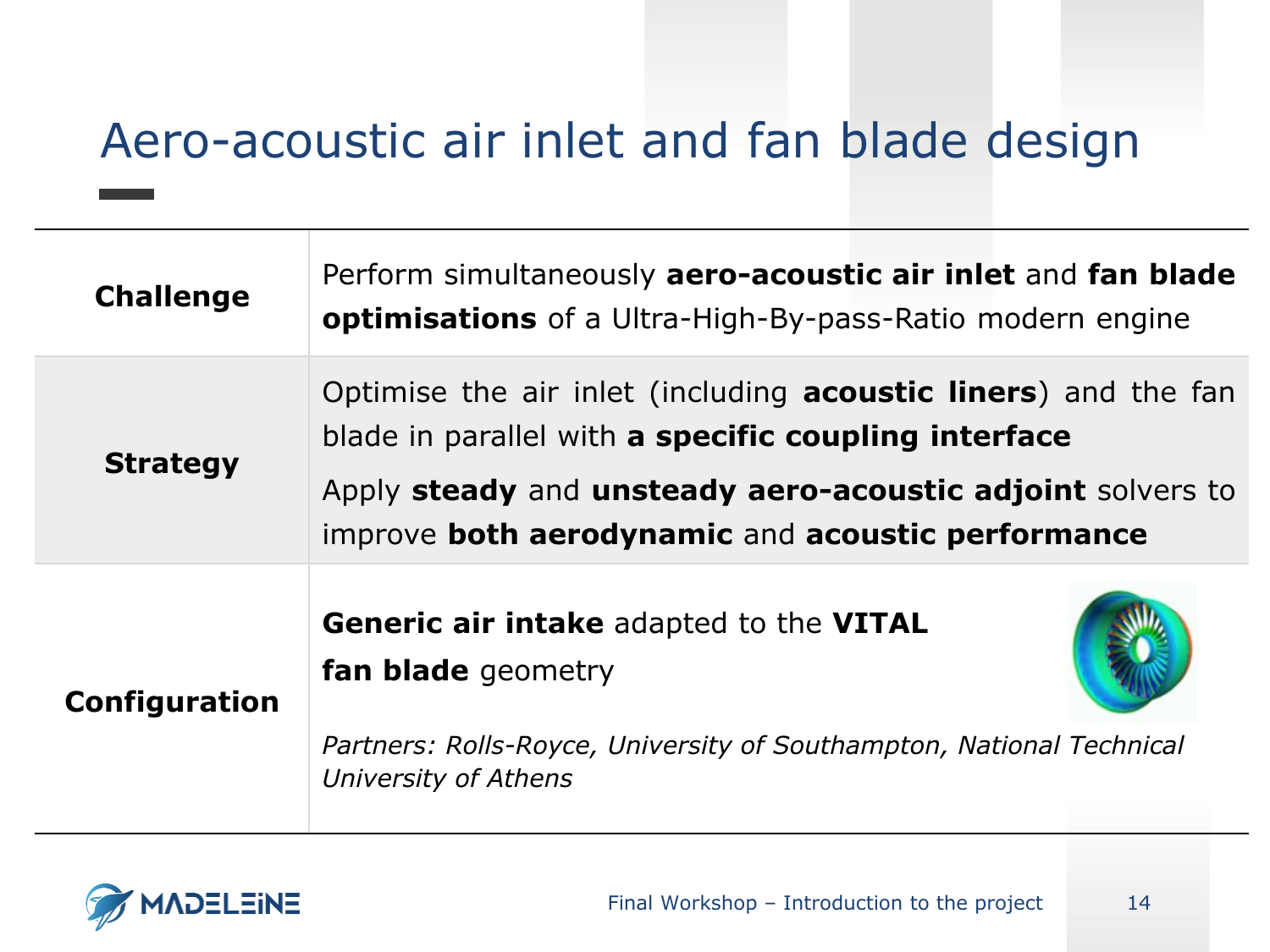# Meet with us And stay tuned!

Website: **[https://www.madeleine-project.eu](https://www.madeleine-project.eu/)**/



**[www.linkedin.com/company/madeleine-project](http://www.linkedin.com/company/madeleine-project/)**